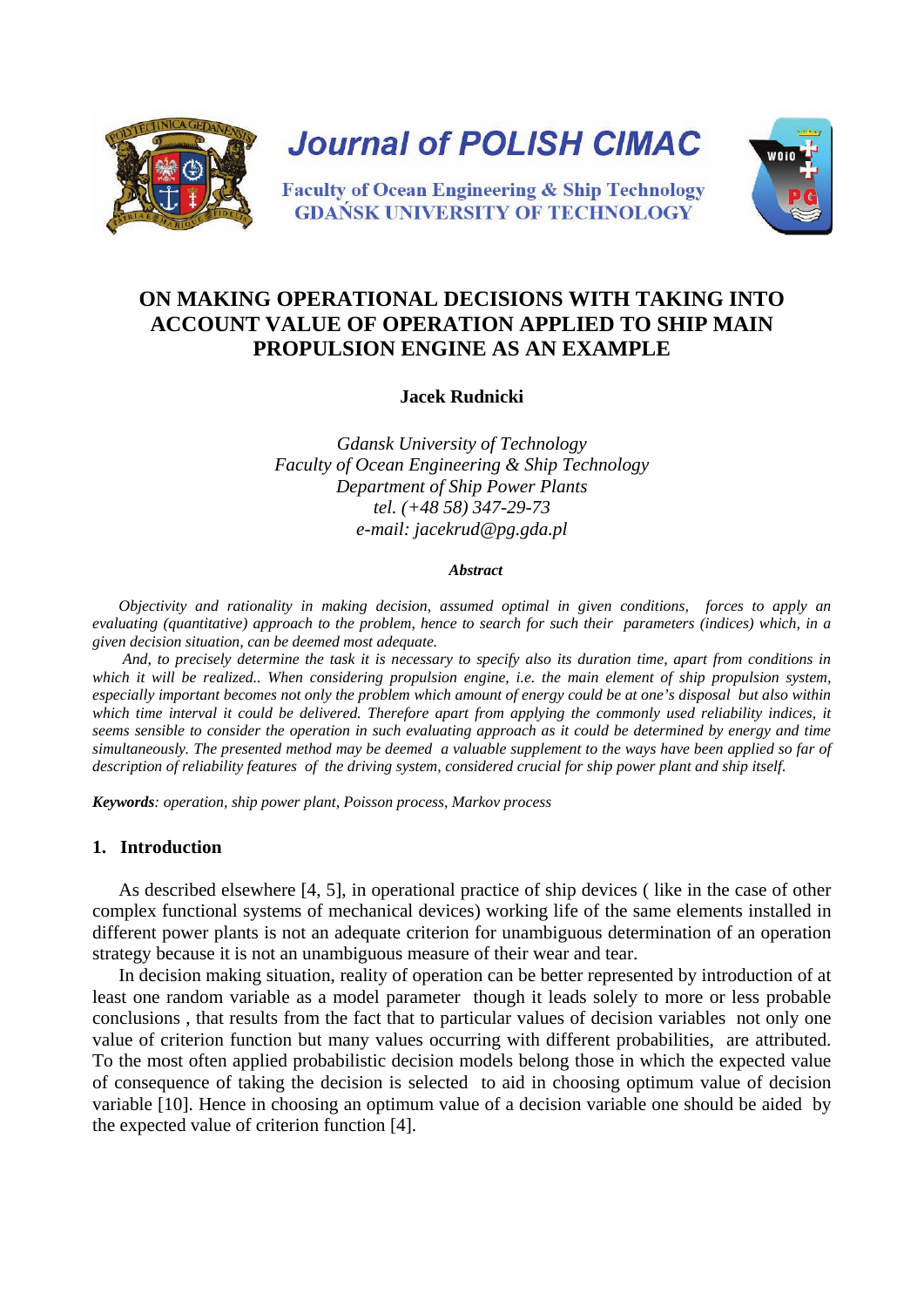In such situation it is easier - from formal point of view - to present decision-making procedure in one of the structural forms most commonly met, namely : decision tree or decision table. In general case the decision tree takes the form shown in Fig.1.

For the below presented tree, the criterion function is constituted by maximization of the expected value of the consequence  $c(d_i, s_i)$ , which, for particular decision tree nodes which symbolize the fact of taking a given decision  $d_j$ , can be determined as follows [8, 9]:

$$
E(c/d_j) = \sum_{i=1}^{k} \left[ p(s_i) / d_j \cdot c(d_j, s_i) \right] \quad i = 1, 2, ..., k \quad j = 1, 2, ..., n \tag{1}
$$

And, it should be observed that the decision situation is deterministic as it consists in choosing only one decision out of n possible ones, in spite of that occurrence probabilities of the state  $s_i$  (i = 1,2, …, k) under assumption of taking the decision  $d_i$  (i = 1,2, …, n) appear.



*Fig.1. General case of decision tree.*  $n$  – number of considered decisions;  $p(s_i)/d_i$  – conditional probability of *occurrence of the state s<sub>i</sub> in the case of taking the decision*  $d_i$ ,  $c(d_i, s_i)$  – consequence of occurrence of the state  $s_i$ *in the case of taking the decision dj* 

Application of the decision procedure shown in Fig. 1. requires, apart from determination of a repertoire of possible decisions, to know how to determine values of the conditional probabilities  $p(s_i)/d_i$ 

In practice, predictions concerning tasks to be realized are usually based on the wide-understood notion of service reliability of an object or system. And, when considering the notion of service reliability of power devices ( e.g. ship diesel engines ) attention should be paid to that from the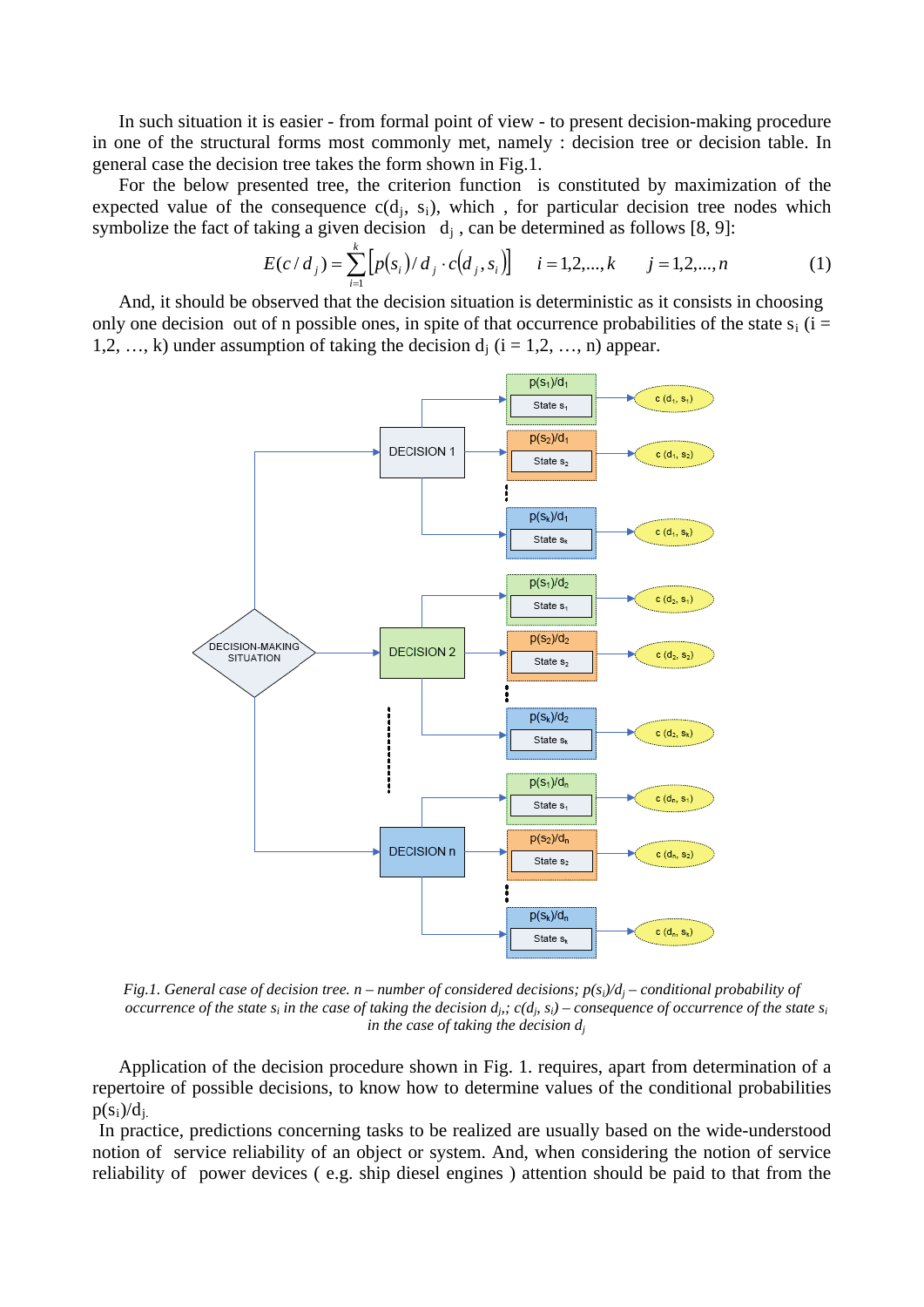user's point of view the most important problem is quality of execution of a given task ( in extreme case – its not fulfillment). This way the notion of reliability is inseparably associated with unambiguous determination of the task in question.

Moreover to precisely determine a task , apart from assuming conditions in which it will be performed, it is necessary to specify is duration time. The problem is especially important in such domains as sea shipping where specificity of tasks is as a rule associated with necessity of the functioning of crucial mechanisms and devices (e.g. installed on ships) for long periods.

Therefore it is especially important not only which quantity of energy would be available during operation of a given power device but also for which duration time it could be delivered.

The presented approach is made realizable by considering engine's operation (further referred only to ship main propulsion engine) in such evaluating way as to make simultaneous determining it by energy and time possible.

In this case the operation (D) within the time interval  $[0, t]$  can be interpreted as a physical quantity determined by the product of the time-variable energy  $E = f(t)$  and time t, which can be generally expressed by the following relation [7]:

$$
D = \int_{0}^{t} E(\tau) d\tau = 2\pi \int_{0}^{t} M_0 n t dt
$$
 (2)

#### **2. Estimation of occurrence probability values of ship motion limitations resulting from the lowering of total efficiency of ship main propulsion engine**

One of the possible ways of estimation of occurrence probability values of limitations in ship motion with a given speed is the above mentioned quantitative evaluation of operation. The way is as much versatile that it is possible to apply it in the case when results of operational investigations are lacking, and adopted assumptions and model parameters are determined exclusively on the basis of engine's technical and operational documentation and determined task realization conditions.

In the case of ship main engine, with a view of taking into account the so-called design sea margin as well as service power margin [10] for the engine operating under partial loads , the process of the decreasing of available power output (hence also of the possible operation  $D_M$ ) will be realized in two phases:

- In the first phase only an increase of hourly fuel oil consumption will take place ( at a relatively constant value of developed engine torque ), hence operational cost will also increase;
- in the second phase a limitation of effective power developed by the engine will appear due to design limitations and lack of possible increasing fuel charge.

If partial engine load is assumed constant the phenomenon can be interpreted as follows:

- In the first phase the time-variable drop of total engine efficiency results first of all in increasing its hourly fuel oil consumption (increase of specific fuel oil consumption). It can be described as a series of the recordable events F consisting in increasing the fuel charge  $g_p$ <sup>*i%*</sup> by the increment Δg<sub>p</sub> at a relatively constant value of the torque M<sub>o</sub> (appropriate to a given engine load state) . This way an increase of engine's operational cost is generated, however without any limitations imposed on ship motion parameters, in principle;
- Gradual degradation processes during further engine operation result in that the recordable events U which consist in decreasing the engine torque  $M<sub>o</sub>$  at the constant fuel consumption  $g_p$  ( i.e.  $g_p = G_p$  max), to occur. Further long-lasting operation of the engine results in significant worsening its characteristics which impose serious limitations on ship motion with a given speed or course. In heavy weather conditions such situation will obviously lead to producing a hazard to ship safety.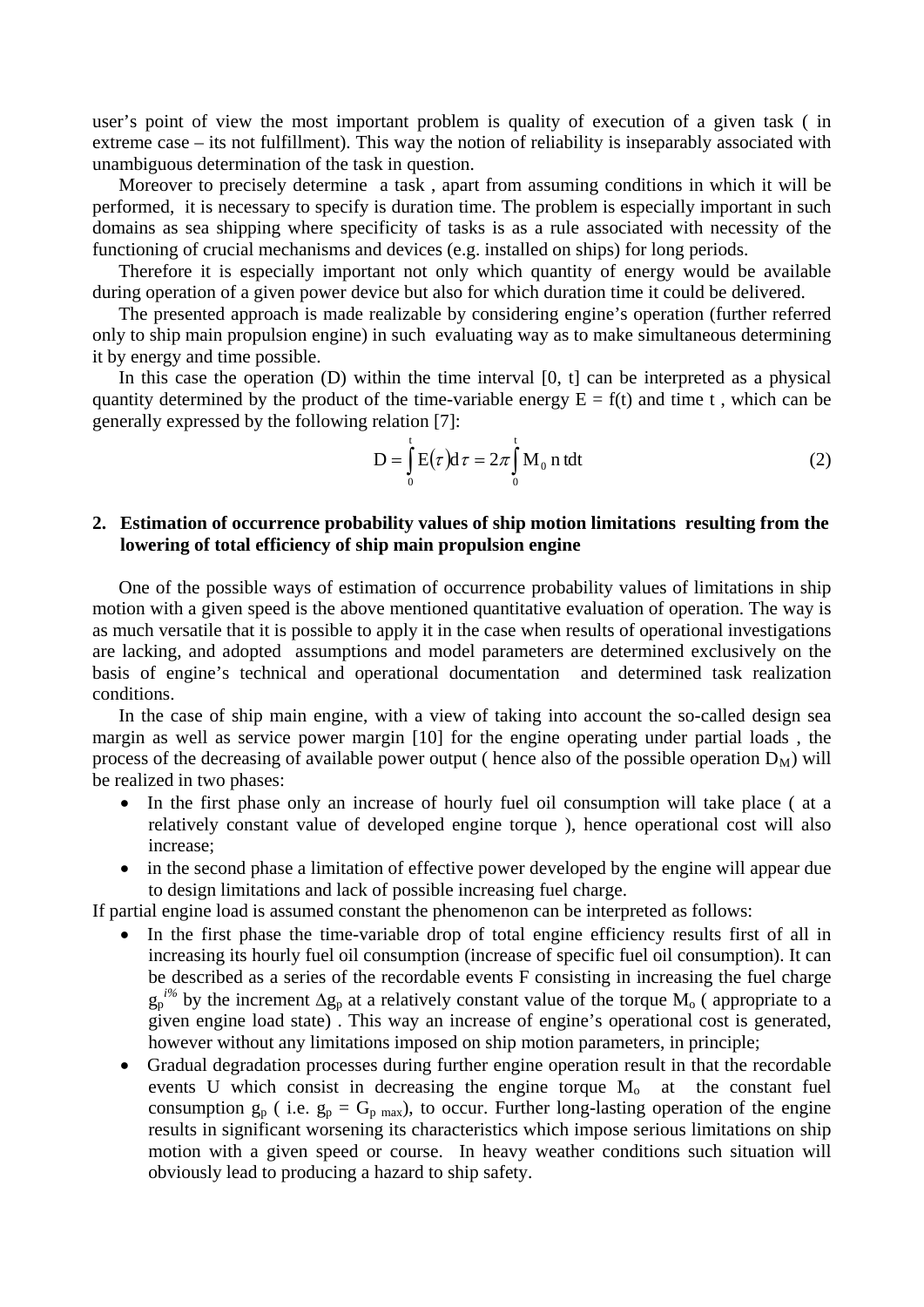In the context of the above mentioned quality of task realization to know the following data becomes important in making decisions with the use of a probabilistic decision process :

- a) expected value of increased cost of task realization, resulting from increased fuel oil consumption,
- b) value of occurrence probability of such number of F events which cause the fuel oil charge  $g_p$ <sup> $i\%$ </sup> to increase up to the value  $G_{p \max}$ , and ship motion limitations to occur subsequently.

In the considered case of ship main diesel engine the problem defined in a) can be solved by making use of the assumption that the number of repetitions *N*∆*gp* of the event F within the time interval (0, t) is a random variable of non-negative integer values.

The dependence of the random variable on time constitutes the stochastic process  $\{N(t): t \geq 0\}$ .

### **3. An example of application of stochastic process theory to estimation of value of the probabilities**  $p(s_i)/d_i$

Under assumptions on stationarity [3, 11], lack of consequences and flow singularity, the Poisson's homogeneous process can be applied to the process of increasing the fuel charge  $g_p^{i\%}$  as a result of decreasing the engine's total efficiency  $\eta_e$  (in steady load conditions of the engine), and the random variable  $N_{\Delta gp}$  is characterized by the distribution [1]:

$$
P(N_{\Delta gp} = k) = \frac{(\lambda_f \cdot t)^k}{k!} \exp(-\lambda_f t); \quad k = 1, 2, ..., n
$$
 (3)

where:

 $\lambda_f$  - a constant interpreted as occurrence intensity of the event F (increasing  $g_p^{i\%}$  by the value  $\Delta g_p$ ).

Main particulars of the engine, on which the carried out calculations are based, deal with 9RT-flex60C-B Wartsila engine (according to [12]); hence for the selected contract parameters : the contract power output  $N_x = 80\% N_{R1} = 17370 \text{ kW}$ , engine speed  $n_x = 90\% n_{R1} = 102.6 \text{ rpm}$  it can be assumed that the state of engine operation under 85% load is typical one as in this point of engine's working area specific fuel oil consumption value reaches its minimum. Hence the parameters of the typical state of operation are determined as follows:

- $n = 97.2$  rpm,
- $\bullet$  N<sub>e</sub>  $= 14$  764,5 kW,
- $\bullet$  g  $_{e} = 169.4 \frac{5}{1.147}$ .

Taking into account the above mentioned, one can determine value of the fuel charge  $g_p^{85\%}$  as follows:

$$
g_p^{85\%} = \frac{N_e \cdot g_e}{n \cdot i} = \frac{14764,5kW \cdot \frac{168,2}{3600 \cdot kW \cdot s}}{97,2 \cdot 1 \cdot 9} = 47,3g
$$
(4)

 $G_{pmax} = g_p^{110\%}$  can be simultaneously assumed as precise data concerning parameters of injection apparatuses are lacking, and:

$$
g_{p}^{110\%} = \frac{19107kW \cdot \frac{170,8}{3600} \frac{g}{kW \cdot s}}{\frac{105,9}{60} \frac{1}{s} \cdot 9} = 57,1g
$$
 (5)

therefore: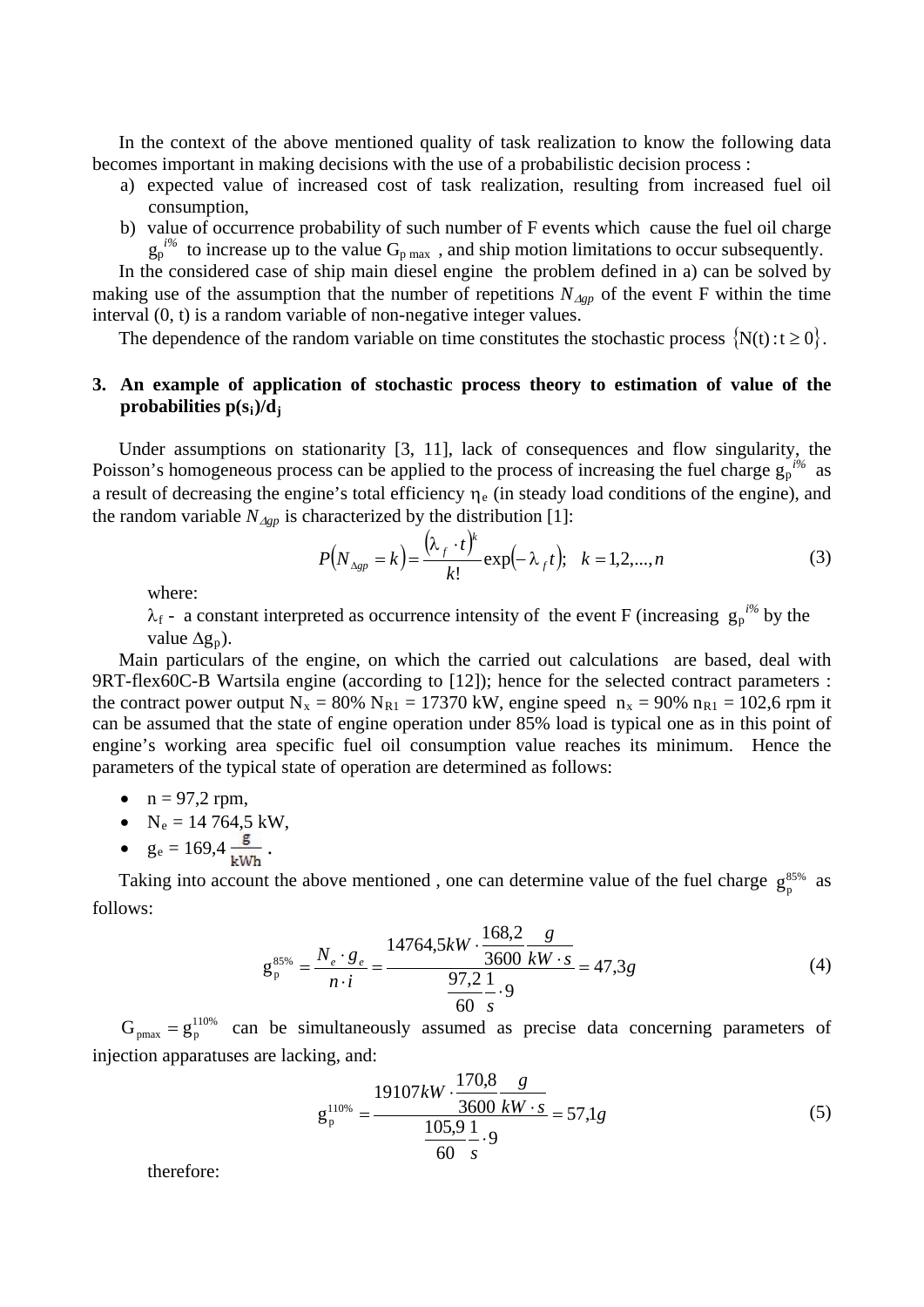$$
\Delta G_{pmax} = g_p^{110\%} - g_p^{85\%} = 9.8g \approx 10g \tag{6}
$$

Next, value of  $T_{Gpmax}$  at which value of  $G_{pmax}$  resulting from degradation processes is reached, should be estimated. In the case of lacking appropriate results of operational investigations the only one, practically useful way of its determination is to analyze engine's technical and maintenance documentation on the basis of which the most unreliable engine's elements and systems can be selected in line with indications of engine's manufacturer.

In the considered example such analysis revealed that the most unreliable functional subsystem of the engine is its fuel system (which complies with many results of other independent research [6]) . Therefore when analyzing the service time-scale of the above mentioned system as well as other maintenance operations, to assume  $T_{Gpmax} = 1000$  h has been deemed justified.

If accuracy class of the applied flowmeters is assumed equal to 0,5 and value of recorded fuel flow rates is also assumed, then in the considered case the value of  $\Delta_{gp}$  can be determined on the level of  $\Delta_{gp} = 0.004$  kg/s. Therefore on the basis of the above mentioned assumptions it can be stated that during the time  $T_{Gpmax}$  the following number of F events which would result in imposing limitations in realizing the assumed ship sailing speeds:

$$
N'_{A g_p} = k' = \frac{G_{p \max} - g_p^{x\%}}{\Delta g_p} = \frac{10}{4} = 2.5 \approx 3
$$
 (7)

Hence the determined value of  $\lambda_f$  amounts to:

$$
\lambda_f = \frac{N'_{\Delta g_p}}{T_{\Delta G_{p_{\text{max}}}}} = \frac{3}{1000} \cdot \frac{1}{h}
$$
\n(8)

Finally, for the considered example the occurrence probability of k' number of F events amounts to:

$$
P(N_{\Delta gp} = k') = \frac{(\lambda_f \cdot t)^k}{k!} \exp(-\lambda_f t) = \frac{(3 \cdot 10^{-3} \cdot t)^3}{3!} \cdot \exp(-3 \cdot 10^{-3} \cdot t)
$$
(9)

and, the function  $P(N_{\Delta gp} = k') = f(t)$  is presented in Fig.2.

Moreover, to make the figure more clear, the occurrence probability of a lower number  $(k = 2)$ as well as higher ones  $(k = 4 \text{ and } 5)$  of F events is also shown in it. Interpretation of the probabilities presented in function of time confirms expectations as it can be observed that occurrence probability of a lower number k of F events decreases along with time in favour of their greater values. In decision-making process such analysis of the probabilities in question makes it possible to estimate expected consequence values and to select a task realization variant. The assumptions concerning T<sub>Gpmax</sub> as well as  $\Delta g_p$  may be deemed somewhat doubtful, however in any instant their determined values can be replaced by different, more realistic ones, but the procedure itself does not undergo any modifications.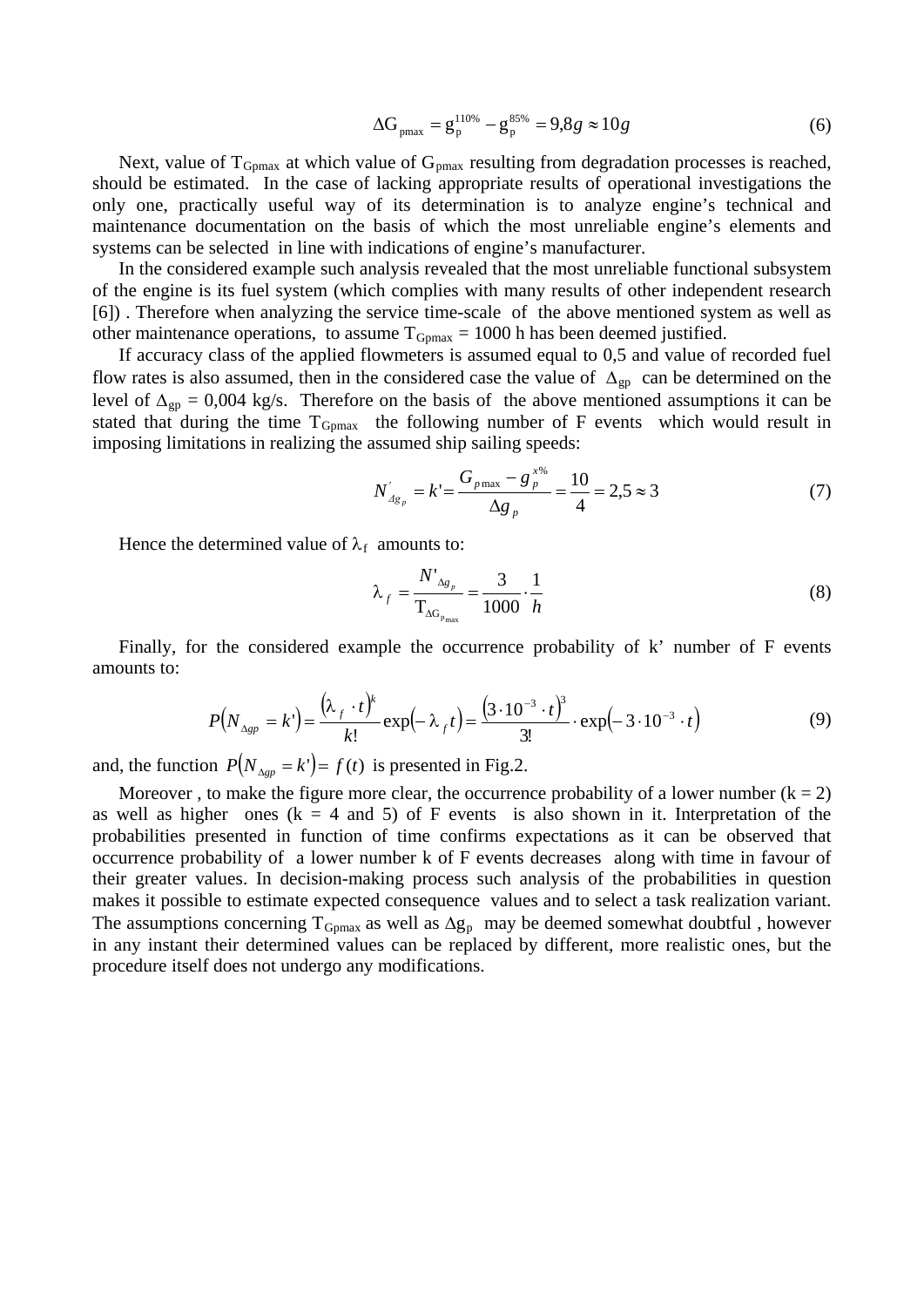

*Fig. 2.*  $P(N_{\Delta gp} = k) = f(t)$ 

In the next phase the above presented problem was solved by using a model in the form of the Markov process  $\{X'(t) : t \geq 0\}$ . The state transition graph of the considered process with taking into account the values obtained from the relation (8) is presented in Fig. (3)



 $\lambda_{30}$ 

*Fig. 3. State transition graph of the process*  ${X'(t) : t \geq 0}$ 

and the initial distribution of the proces:

$$
p_0 = P{X (0) = x_0} = 1,
$$
  
\n
$$
p_i = P{X (0) = x_i} = 0 \text{ dla } i = 1,2,3.
$$
 (10)

Therefore the set of Kolmogorov – Smirnov equations takes the form: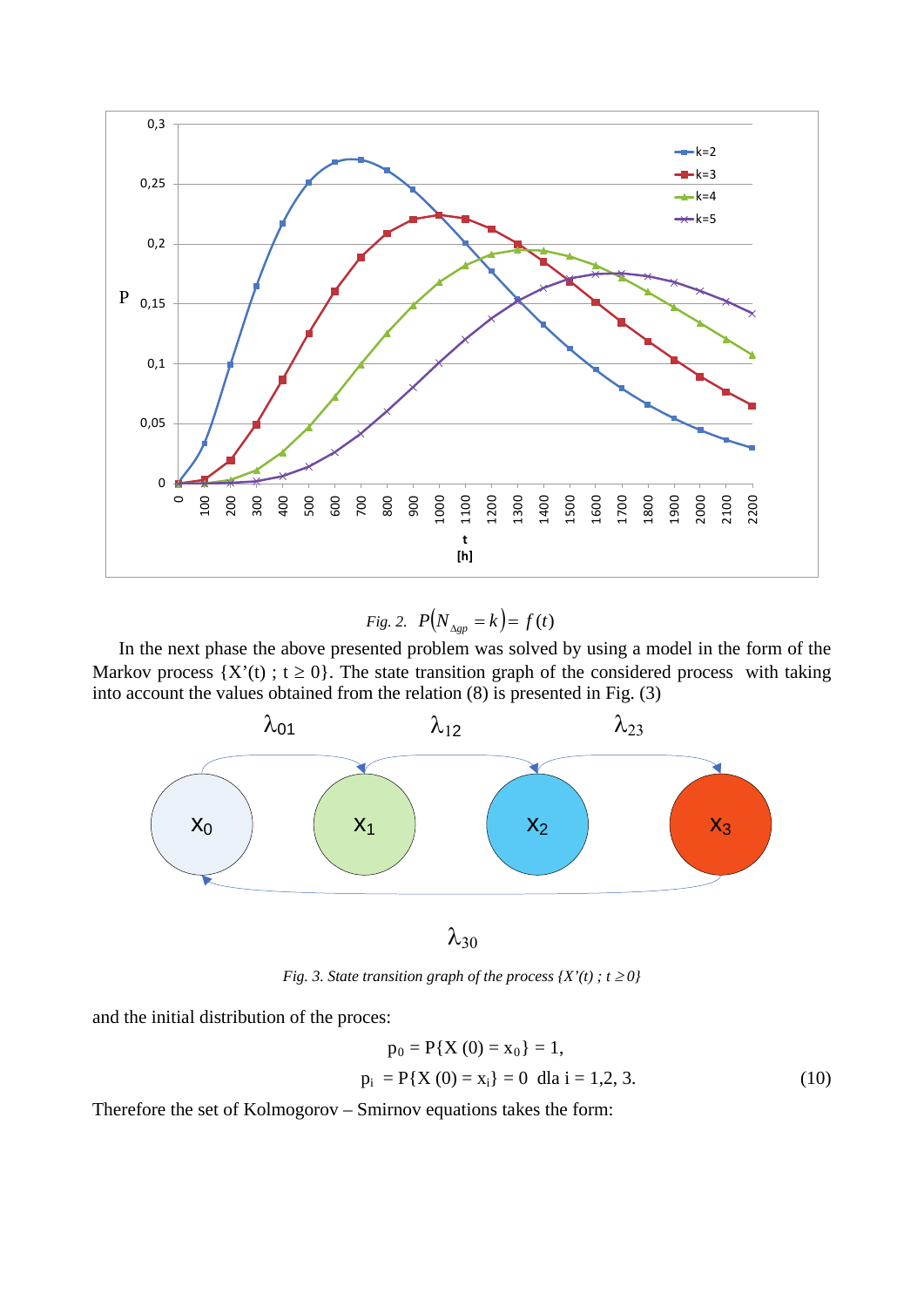$$
\frac{dP_0(t)}{dt} = -\lambda_{01} \cdot P_0(t) + \lambda_{30} \cdot P_3(t)
$$
\n
$$
\frac{dP_1(t)}{dt} = -\lambda_{12} \cdot P_1(t) + \lambda_{01} \cdot P_0(t)
$$
\n
$$
\frac{dP_2(t)}{dt} = -\lambda_{23} \cdot P_2(t) + \lambda_{12} \cdot P_1(t)
$$
\n
$$
\frac{dP_3(t)}{dt} = -\lambda_{30} \cdot P_3(t) + \lambda_{23} \cdot P_2(t)
$$
\n
$$
P_0(t) + P_1(t) + P_2(t) + P_3(t) = 1
$$
\n(11)

The set can be transformed by applying Laplace transform [2] as well as the assumed initial distribution of the process to the set of linear equations in the domain of transforms having the following form:

$$
s \cdot P_0^*(s) - 1 = -\lambda_{01} \cdot P_0^*(s) + \lambda_{30} \cdot P_3^*(s)
$$
  
\n
$$
s \cdot P_1^*(s) = -\lambda_{12} \cdot P_1^*(s) + \lambda_{01} \cdot P_0^*(s)
$$
  
\n
$$
s \cdot P_2^*(s) = -\lambda_{23} \cdot P_2^*(s) + \lambda_{12} \cdot P_1^*(s)
$$
  
\n
$$
s \cdot P_3^*(s) = -\lambda_{30} \cdot P_3^*(t) + \lambda_{23} \cdot P_2^*(s)
$$
  
\n
$$
P_0(t) + P_1(t) + P_2(t) + P_3(t) = 1
$$
\n(12)

 $\lambda_{ij}$ . To estimate values of the parameters is possible provided expected values of the random Attempting to solving the above mentioned set one should determine the transition intensity variables  $T_{ij}$  are known. In practice the mean time of remaining the process in the state  $x_i$ provided the next will be the state  $x_i$ , can be considered to be the estimator  $E(T_{ii})$ . In such case the searched for value  $\lambda$  is expressed as follows:

$$
\lambda_{ij} = \frac{1}{\varepsilon(\tau_{ij})} \cong \frac{1}{\bar{x}_{ij}} \lambda_{ij} = \frac{1}{E(T_{ij})}
$$
(13)

In the case in question, as 3 transitions of the process, which result from the lowering of total engine efficiency by the same value, are considered, it is justified to assume the following assumptions associated with determining  $\lambda_{ij}$  values :

- in the most common case of lacking results of operational investigations it is possible to assume that in a rational system of operation to distinguish duration time of any of the states except the state  $x_k$ , i.e. in this case -  $x_3$ , is unjustified (as there is no reason to claim that any of the states should last for a longer or shorter time),
- it can be therefore assumed that  $E(T_{01}) \approx E(T_{12}) \approx E(T_{23})$ , hence  $\lambda_{01} \approx \lambda_{12} \approx \lambda_{23} = \lambda$ ,
- the mean duration times of the distinguished states  $x_0$ ,  $x_1$  and  $x_2$  should be then assumed the same, it is therefore justified to assume its value equal to:

$$
\overline{x} = \frac{T_{G_{p\text{max}}}}{k} \tag{14}
$$

On substitution of the data for the considered case the value :  $\lambda \approx 0.003$  was obtained. By taking into account the above specified assumptions and the notation :  $\lambda_{30} = \mu$ , the set of equations (12) can be presented in the following form: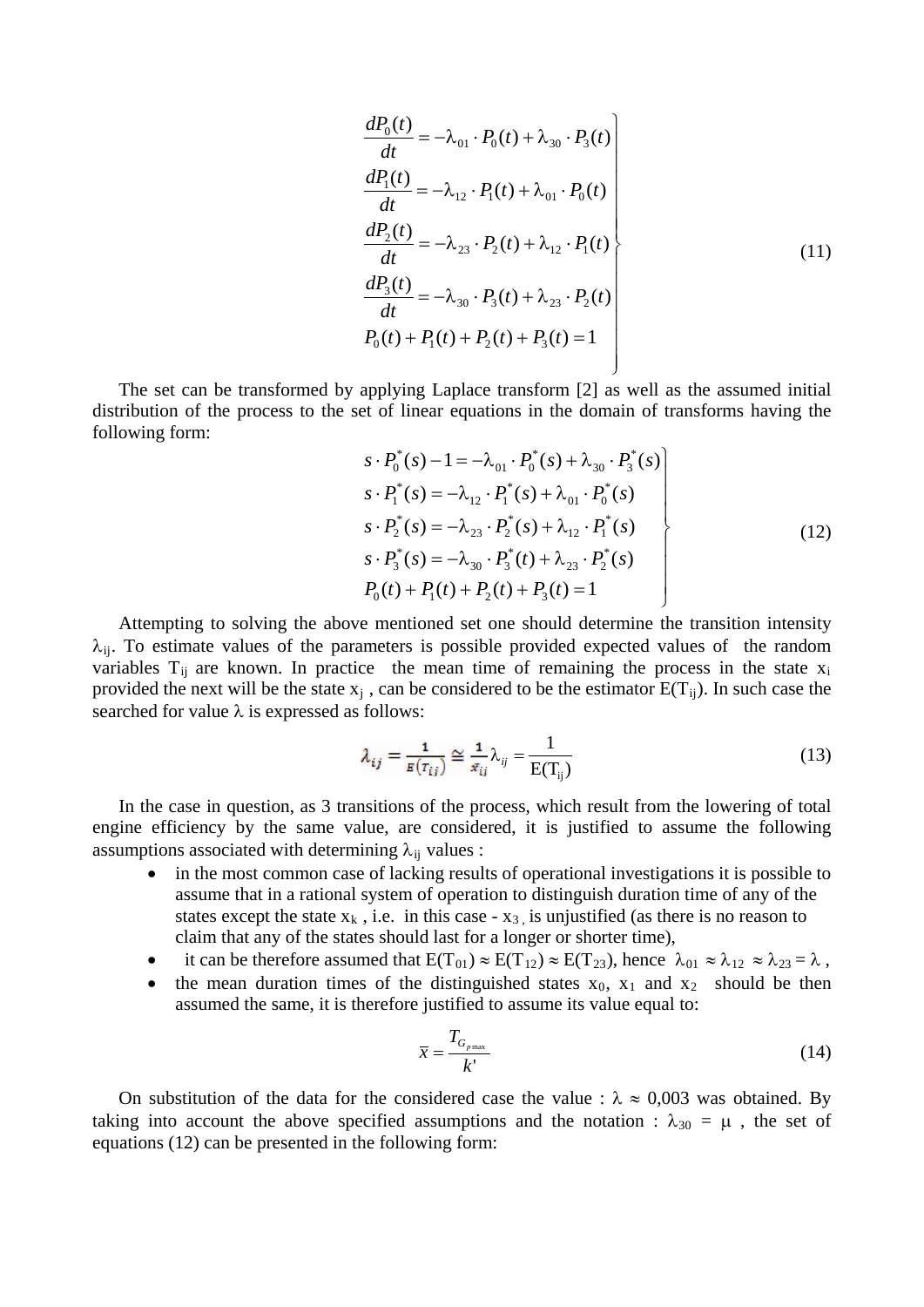$$
s \cdot P_0^*(s) - 1 = -\lambda \cdot P_0^*(s) + \mu \cdot P_3^*(s)
$$
  
\n
$$
s \cdot P_1^*(s) = -\lambda \cdot P_1^*(s) + \lambda \cdot P_0^*(s)
$$
  
\n
$$
s \cdot P_2^*(s) = -\lambda \cdot P_2^*(s) + \lambda \cdot P_1^*(s)
$$
  
\n
$$
s \cdot P_3^*(s) = -\lambda \cdot P_3^*(t) + \lambda \cdot P_2^*(s)
$$
  
\n
$$
P_0(t) + P_1(t) + P_2(t) + P_3(t) = 1
$$
\n(15)

The solving of the above mentioned set of equations in the domain of transforms and the subsequent executing of inverse Laplace transform makes it possible to find the searched for distribution  $P_3(t)$  graphically presented in Fig. 4.



*Fig.4. The probability distribution*  $P_3(t)$ 

#### **4. Summary**

The presented method may be deemed a valuable supplement to the ways have been applied so far of description of reliability features of the driving system, considered crucial for ship power plant and ship itself . Its basic advantage consists in connecting energy assessment with duration of time in which a task is realized. The time is very important in the case of sea shipping tasks usually long lasting.

Making use of it one is able to determine, for a given instant , useful work ( useful energy ) which can be produced by the whole driving system, as well as to determine value of occurrence probability of such number of F events which would cause additional limitations to form during realization of a task ( due to not possible propelling the ship with a given speed) or to make its realization impossible at all. Value of the probability can be hence taken as that of reliability index and implemented in making operational decisions. Its additional advantage is versatility which makes it possible to apply it to reliability analysis of every ship power device or subsystem including those not being machines, e.g. heat exchangers.